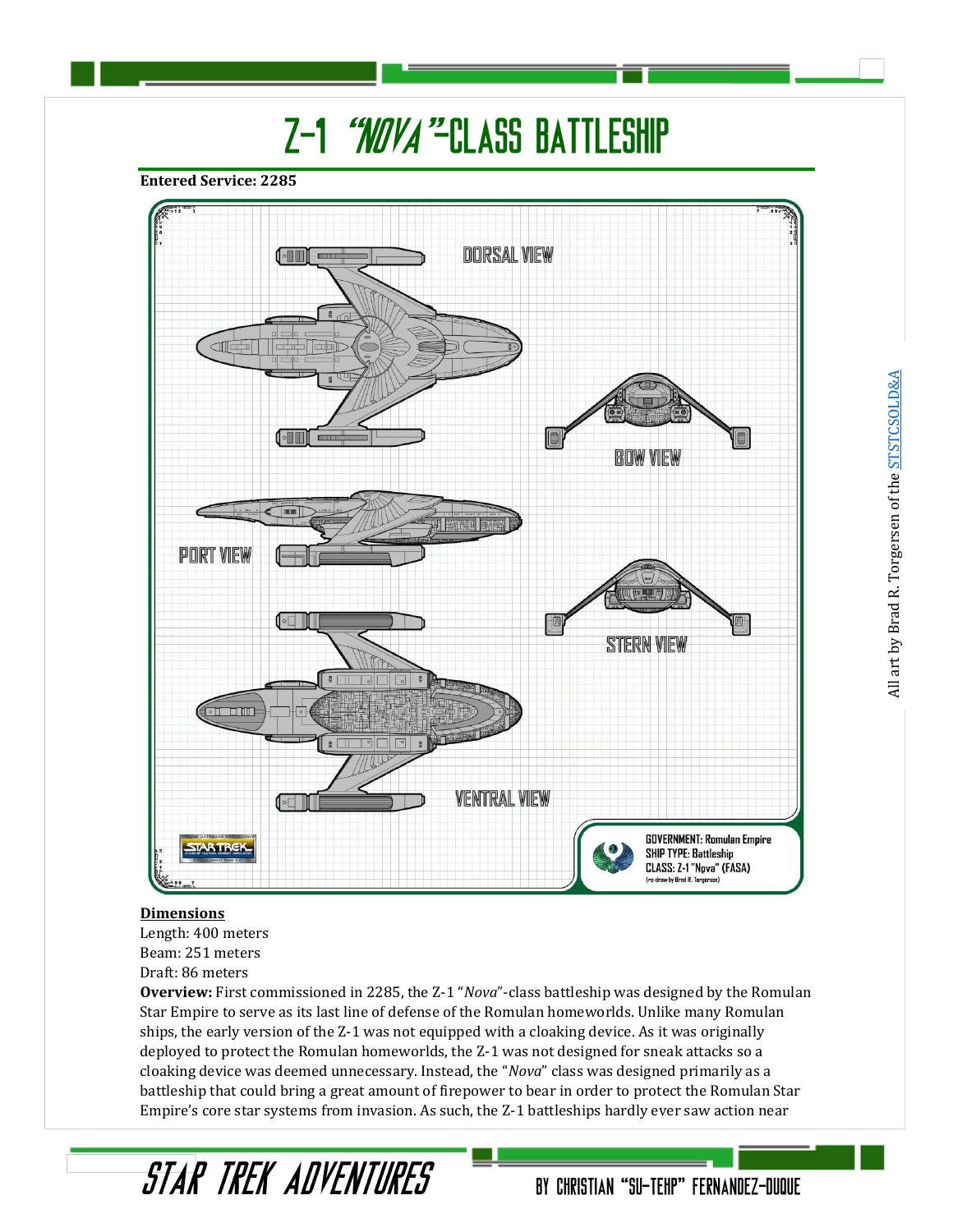the Star Empire's borders. To assist the Z-1 battleships in protecting the Romulan core star systems, the V-33 "*Thunderbird*"-class escort cruisers were designed and deployed alongside them. The "*Nova*" class is named from the Romulan *morlasasi stelam* (exploding star). The *"Nova"*-class battleships served the Romulan Star Empire until the 2340s when they (and their V-33 *"Thunderbird"*-class escort cruisers) were placed in mothballs.

**Capabilities:** The Z-1 carried a crew of 550, was equipped with a gargantuan shuttlebay large enough to accommodate 15 shuttlecraft (though only four of those were active at any one time), and had a cruising speed of Warp 6 (OCU) and a maximum speed of Warp 8 (OCU). The Z-1 was armed with 5 dual-emitter disruptor banks (1 forward, 1 forward-port, 1 forward-starboard, 1 aft-port, and 1 aft-starboard). In addition, this vessel was also armed with six photon torpedo launchers (2 forward, 1 starboard, 1 port, and 2 aft). This array of weaponry allowed the Z-1 to lay down a significant barrage of firepower in any direction. As a battleship, the Z-1's purpose was to destroy the Romulan Star Empire's enemies with brute force rather than through stealth.

**Traits:** Romulan battleship

#### Sustems

| $C_0$ m m s      | <b>Engines</b> | $10$ <b>B</b> tructure $10$ |             |
|------------------|----------------|-----------------------------|-------------|
| <b>Computers</b> | <b>Sensors</b> | W eapons                    | <b>4107</b> |

## **Departments**

| $C \cap D$ |            | $+2$   SEC |            | $+1$   5 C I | $\sim$ |
|------------|------------|------------|------------|--------------|--------|
| $C$ on $R$ | $\omega$ . | ENG        | $\sim$ $-$ | <b>men</b>   | $-1$   |

# Attacks

- Disruptor Banks
- Photon Torpedoes
- Tractor Beam (Strength 4)

### Talents

Z-1 "*Nova*"-class starships have the following Talents:

- Command Ship
- Improved Hull Integrity
- Rapid-Fire Torpedo Launchers

#### **Scale:** 5

# D'kalabam-class Variant

**Entered Service 2374**

When the Dominion War erupted between the Federation-Klingon Alliance and the Dominion at the end of 2373, the Romulan Star Empire was content to let their interstellar rivals attack each other while they remained neutral. However, all that changed with the Dominion's assassination of Romulan Senator Vreenak in 2374. Now that the Empire was at war, new warships were needed to supplement the *D'deridex*-class Warbirds for wartime duty. A crash program to prepare mothballed starships for combat duty was initiated and the Z-1 "*Nova*"-class battleships, along with the V-7 "*Whitewind*"-class multirole cruisers, the V-30 "*Winged Defender*"-class heavy cruisers, and the V-33 "*Thunderbird*"-class escort cruisers, were chosen to be refitted. The *IRW D'kalabam* was the first Z-1 battleship to be refitted for service in the Dominion War. (The word "d'kalabam" means "great storm" in the Romulan language.) The Empire upgraded the engines and other systems of the *D'kalabam* to 24th century standards. In particular, the *D'kalabam*'s weapons were upgraded by equipping 4 plasma torpedo launchers (3 fore and 1 aft) in addition to its disruptor banks and photon torpedo launchers. The *D'kalabam*'s engines were also upgraded, allowing the refitted battleship to cruise at Warp 7 (MCU) and even enabling it with an emergency speed of Warp 9.9 (MCU), a feat that astonished the Z-1's original designers once they learned of it. In addition, the *D'kalabam* was also fitted with a cloaking device, finally allowing the battleship to make sneak attacks on the Romulan Star Empire's enemies with its huge arsenal. Several dozen *D'kalabam*-class

# STAR TREK ADVENTURES

## BY CHRISTIAN "SU-TEHP" FERNANDEZ-DUQUE